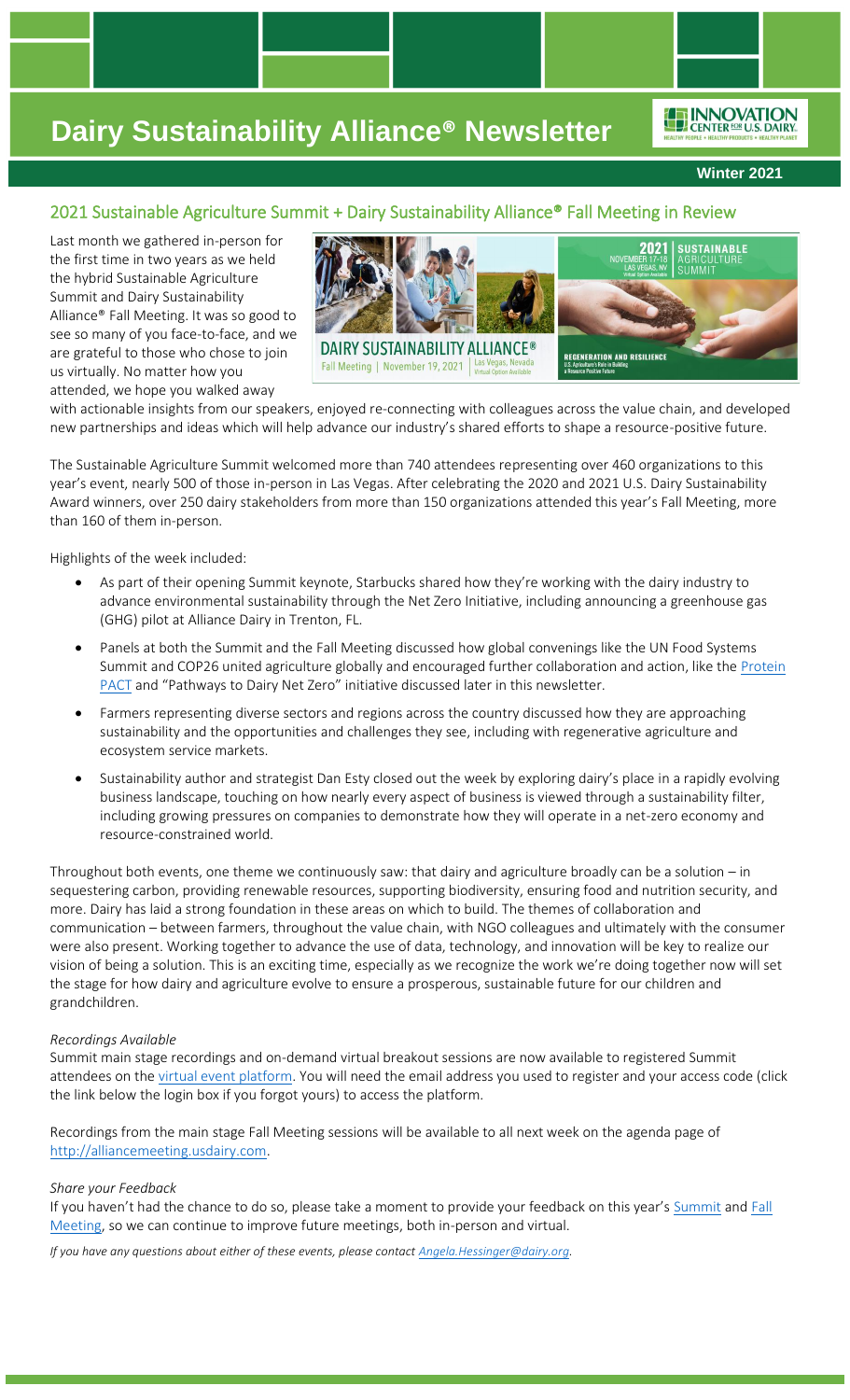#### **Winter 2021**

ENNOVATION

### 2022 U.S. Dairy Sustainability Awards Cycle Now Accepting Nominations

For more than a decade, the U.S. Dairy Sustainability Awards program has been celebrating dairy farms, businesses and partnerships for their dedication to advancing sustainability across the industry.

### Nominations are now open for the 2022 U.S. Dairy Sustainability Awards and will be accepted through Friday, February 4.

Nominees will be judged on measurable results, approach and innovative use of learnings, resources and the potential for adoption by other farms and businesses and awards will be given in four categories:

- Outstanding Dairy Farm Sustainability
- Outstanding Supply Chain Sustainability
- Outstanding Dairy Processing & Manufacturing Sustainability
- Outstanding Community Impact

If you know a dairy farm, company, supply chain collaboration or community effort that advances resourceful leadership and demonstrates sustainable practices, help us recognize their efforts by [nominating them](https://www.abstractscorecard.com/cfp/submit/login.asp?EventKey=OHIWENVC) for a 2022 U.S. Dairy Sustainability Award. Learn more about the award submission process and gain helpful hints for preparing nominations by [watching the recording](https://vimeo.com/656291468/c181a4168d) or [reviewing the slides](https://rosedmi-my.sharepoint.com/:b:/g/personal/angela_hessinger_dairy_org/EWI0S_Yn_9tOivsXcC5xM4wBwZwaiKkI02QCQ3bE9KNscQ?e=ciOLFo) of our annual launch webinar. Additional information and nomination templates are available [nomination](https://www.abstractscorecard.com/cfp/submit/login.asp?EventKey=OHIWENVC) platform or a[t USDairy.com/2022Awards.](http://www.usdairy.com/2022Awards) For inspiration, take a look at previous [winner](http://www.usdairy.com/Awards) stories or see what some of ou[r past winners are doing today](https://www.progressivedairy.com/digital_edition/2021/18/viewer/desktop/#page/24) (p. 22-25).

*If you have any questions or would like information about sponsoring in 2022, please contac[t Kelly.Sheridan@dairy.org.](mailto:Kelly.Sheridan@dairy.org)*

### Winter Webinar Series

Each month the Dairy Sustainability Alliance hosts webinars for its members to provide program updates and resources, share learnings and insights, or dive deeper on key social responsibility topics. Watch for additional webinars to be added in the coming weeks as we kick off our new year of programming.

### Member Discovery Series – Pacific Northwest Partnership: A Regional Model for Collaboration to Support Sustainability Research, Outreach and Communication *Tuesday, February 8, 2022 from 1:00-2:00 p.m. Central*

Dairy organizations in the Pacific Northwest are working to build a platform that engages checkoff & policy organizations, as well as co-ops and processors across Idaho, Utah, Washington and Oregon to better collaborate on sustainability efforts. The latest in this endeavor is the expansion of Dairy West's BUILD Dairy research program into work centered on sustainability. The program has been very successful in supporting many diverse projects related to dairy processing over the past few years. A recent convening of program partners focused on identifying and prioritizing dairy sustainability research needs. During this webinar participants will gain an understanding of the Pacific Northwest Partnership's goals and hear from participants as they discuss their roles and the benefits from participation in the organization and the expansion of the BUILD Dairy program into sustainability. [Register here](https://dairy.zoom.us/webinar/register/WN_YCIYEG_eRdGM50tCorX71A) to join us.

### Dairy Sustainability Alliance 101

*Thursday, March 3, 2022 from 11:00 a.m.-12:30 p.m. Central* 

Are you new to the Dairy Sustainability Alliance® and want to know how to maximize your membership? Do you know someone who might be interested in getting involved and would like to learn more about us? Would you like a refresher on sustainability efforts the Innovation Center has underway?

If you answered "yes" to any of these questions, join us for "Dairy Sustainability Alliance 101", where we'll walk through member responsibilities and provide a primer on the Innovation Center and its key social responsibility initiatives, included ways you and your company or organization can get more involved in 2022[. Register here](https://dairy.zoom.us/webinar/register/WN_A9vTJUinSZmx0BbmSWdHbQ) to join us.



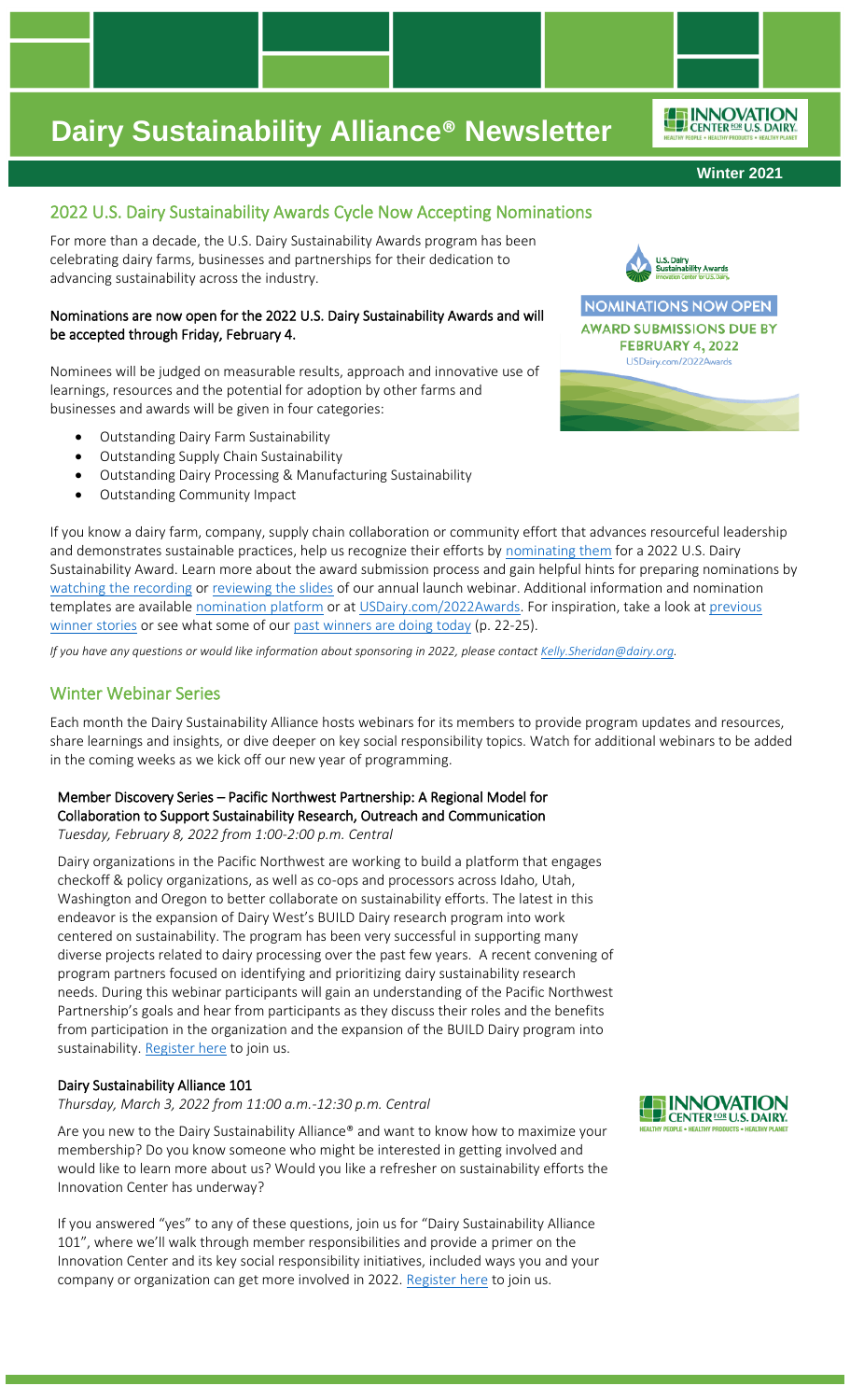**Winter 2021**

ENNOVATION

### *December Webinars*

Thanks to all of you who were able to attend and to the presenters of our December webinars – *[Supporting Dairy Supply](https://vimeo.com/655051300/8e8d6232ac)  Chain [Sustainability Progress](https://vimeo.com/655051300/8e8d6232ac)* and *[U.S. Dairy Sustainability Awards Launch](https://vimeo.com/656291468/c181a4168d) – 2022 Submission Process and Tips for a [Successful Nomination](https://vimeo.com/656291468/c181a4168d)*. Recordings for both are available via the links above. You can also view the latest video from the Sustainable Dairy Partnership [here.](https://youtu.be/aiSK_twc1Vk)



#### Looking for more past webinars or to register for an upcoming one?

Catch up on anything you may have missed, re-watch your favorites or find out more about upcoming offerings by clicking on "Webinars & Events" on the [Dairy](http://www.usdairy.com/sustainabilityalliance)  [Sustainability Alliance page](http://www.usdairy.com/sustainabilityalliance) of [www.usdairy.com.](http://www.usdairy.com/)

### Adjustment to 2050 Environmental Stewardship Goal Wording

In March 2020, the U.S. dairy industry set new collective 2050 environmental stewardship goals after a year-long, multistakeholder consultation process.

Recently, the Innovation Center for U.S. Dairy's Environmental Stewardship (ES) Committee conducted a review of evolving scientific definitions for emissions reduction terminology and heard stakeholder feedback about the industry's 2050 goals.

As a result of the information gathered, the Innovation Center Board approved a recommendation from the ES Committee to adjust the goal wording to clarify U.S dairy's intent and 13-year commitment to reduce greenhouse gas (GHG) emissions.

### The goal wording has been adjusted from "Become carbon neutral or better" to "Achieve greenhouse gas neutrality."

The change in language more clearly reflects the work and intention of the industry to reduce GHG emissions in its supply chain and aligns with evolving definitions and terminology in the climate discussions, including the latest report from the Intergovernmental Panel on Climate Change.

The industry's other 2050 environmental stewardship goals – "optimize water use while maximizing recycling" and "improve water quality by optimizing utilization of manure and nutrients" – remain unchanged.

If you'd like to learn more about the industry's environmental goals, you can download these helpful resources:

[2020 U.S. Dairy Sustainability Report](https://www.usdairy.com/getmedia/52cb4d40-bea5-4b97-86ae-0cf806146a43/US-Dairy-Sustainability-Report-2020-Final.pdf?ext=.pdf) [2050 Environmental Stewardship Goals Fact Sheet](https://www.usdairy.com/getmedia/5dfcdf05-c7bc-40ca-b6d0-a5e74702f20d/Earth-Day-Fact-SheetV10.pdf) [2050 Environmental Stewardship Goals Video](https://nam12.safelinks.protection.outlook.com/?url=https%3A%2F%2Fvimeo.com%2F637170388&data=04%7C01%7Cangela.hessinger%40dairy.org%7C3d581a2fd1d1411b661e08d9bf80516c%7C4a5c3ca3613143b194be00fe342a7c7c%7C0%7C0%7C637751380110810216%7CUnknown%7CTWFpbGZsb3d8eyJWIjoiMC4wLjAwMDAiLCJQIjoiV2luMzIiLCJBTiI6Ik1haWwiLCJXVCI6Mn0%3D%7C3000&sdata=UC8Z7WkEFkixiIUhxAcwtlWwk1AT7SUNTV0ljkZtsO4%3D&reserved=0)

If you have any questions about the change in wording or how to help share the goals with employees, members or stakeholders please contact [Jennifer.Block@dairy.org.](mailto:Jennifer.Block@dairy.org)

### Updated U.S. Dairy Stewardship Commitment Resources Available

The Innovation Center has refreshed two core U.S. Dairy Stewardship Commitment resources – The U.S. Dairy Stewardship Commitment Overview, and Dairy Processor Handbook – to reflect updates and progress made in 2021.



The [U.S. Dairy Stewardship Commitment Overview,](https://www.usdairy.com/getattachment/d6c83ba1-e89f-4c1a-9885-7df66af7a64e/u-s-dairy-stewardship-commitment_nov-2021.pdf?lang=en-US&ext=.pdf) which describes the core elements of the Commitment and its complimentary and supporting initiatives and programs, was updated in several areas, including:

- Addition of optional new Biodiversity metrics that were approved by the Innovation Center Executive Operating Committee earlier this year. Together, the metrics are intended to measure biodiversity plans, programs and practices that preserve, restore, and/or improve biodiversity on dairy farms.
- Updated information that describes how companies that adopt the Stewardship Commitment align with many of the requirements associated with implementing the [Sustainable Dairy Partnership](https://saiplatform.org/sdp/) (SDP).
- Updated language pertaining to feed metrics, standards alignment and environmental goals.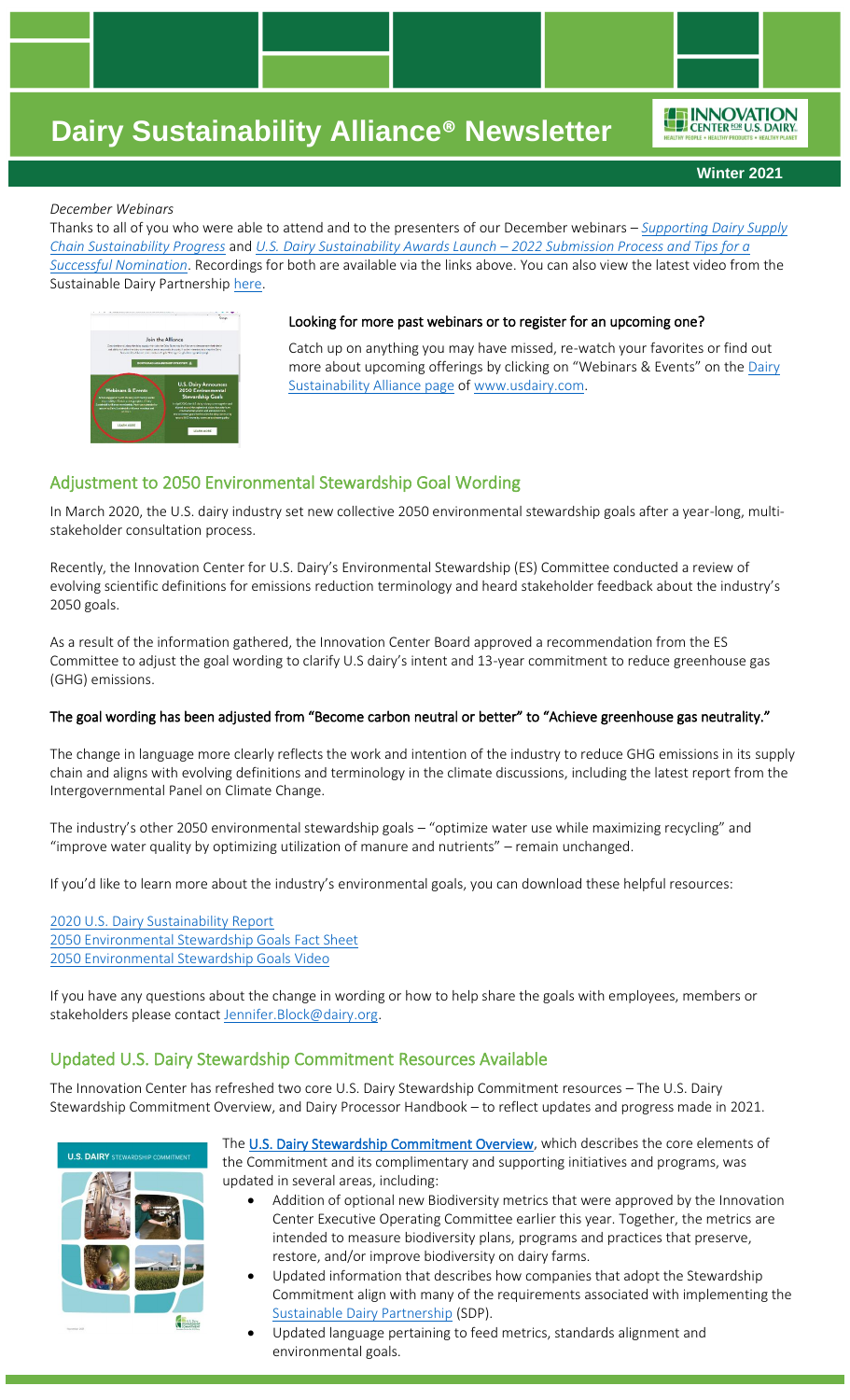ENNOVATION

**Winter 2021**



Furthermore, the [Dairy Processor Handbook,](https://www.usdairy.com/getattachment/fda13ccf-8326-4fa2-9ea7-fc91ba2fa3e0/dairy-processor-handbook_dec2021.pdf?lang=en-US&ext=.pdf) a supplementary technical guidance document to support dairy processors measure and report metrics defined in the Stewardship Commitment, underwent a comprehensive refresh. Updates reflect feedback received from processors that utilize the Handbook to report into the Processor Stewardship Reporting Tool, in order to better align with their measurement and reporting needs, including:

- Refreshed and clarified guidance on accounting for Scope 1 GHG emissions to report on the GHG Intensity metric
- Renewed language in the Resource Utilization metrics to enhance communication and clarity
- Removal of a difficult-to-measure employee retention metric to streamline reporting on Workforce Development

These updated resources are now publicly available for download at [www.usdairy.com/commitment.](http://www.usdairy.com/commitment) *If you have any questions about the Stewardship Commitment or these resources, please contac[t Jennifer.Block@dairy.org.](mailto:Jennifer.Block@dairy.org)* 

### Net Zero Initiative in the News

The U.S. Dairy Net Zero Initiative (NZI), an industry-wide effort in support of the Innovation Center's 2050 Environmental Goals, continues its work to make sustainable practices and technologies more accessible and affordable for U.S. dairy farms of all sizes and geographies:

- At th[e Sustainable Agriculture Summit](https://sustainableagsummit.org/) on November 17-18 in Las Vegas, Starbucks announced Alliance Dairy as its first partner farm in the U.S. Dairy Net Zero Initiative (NZI). Alliance Dairy, a farm in Trenton, Florida, is womanowned and operated and has a strong record of sustainability, including converting methane into biogas. As part of the pilot, technologies such as evaporative nutrient recovery will be explored with the goal of helping the farm increase water reuse and become a source of renewable and organic fertilizer, while significantly reducing greenhouse gas emissions. Alliance Dairy will play a key role over the next five years in demonstrating the economic viability of sustainable practices and technologies to inform the on-farm pathway to achieving the industry's collective [2050 environmental goals.](https://www.usdairy.com/getmedia/5dfcdf05-c7bc-40ca-b6d0-a5e74702f20d/Earth-Day-Fact-SheetV8.pdf)
- U.S. dairy's climate initiatives were touted at last month's [COP26](https://ukcop26.org/) summit in Glasgow, with recognition of the [Greener Cattle Initiative](https://foundationfar.org/consortia/greener-cattle-initiative/) as an [AIM for Climate Innovation Sprint Partner.](https://aimforclimate.org/media/1pkpmxkt/innovation-sprint-factsheet-5-november-2021.pdf) Launched by the Foundation for Food & Agriculture Research (FFAR), the Innovation Center for U.S. Dairy and other industry partners, the initiative serves as a collaborative partnership aimed at developing commercially feasible solutions to reduce methane emissions from dairy and beef cattle—the most significant source of greenhouse gas emissions in agriculture. Learn more below.
- At the UNFSS, Pennsylvania dairy farmer and Dairy Management Inc. Chair Marilyn Hershey also spoke with hundreds of thought leaders at sessions hosted by the World Farmers Organization and Solutions from the Land, where she discussed NZI, U.S. dairy's environmental stewardship goals and the technologies and upcycling practices she implements on her farm. The [National Dairy Council](https://www.usdairy.com/about-us/national-dairy-council) (NDC) also conducted more than 30 conversations emphasizing dairy's role in sustainable food systems and hosted a series of virtual experiences and speaking sessions with focus on NZI's sustainability efforts.

*If you have any questions about the Net Zero Initiative, please contact [Kelly.Sheridan@dairy.org.](mailto:Kelly.Sheridan@dairy.org)* 

### Cows and Climate Change

It will take all of us working together to achieve the dairy community's 2050 environmental stewardship goals. That includes the cow herself. Here's the latest science behind her role, and this time around it's all about enteric methane.



#### Uniting for Greener Cattle

The [Greener Cattle Initiative,](https://foundationfar.org/consortia/greener-cattle-initiative/) jointly developed by the Innovation Center for U.S. Dairy and the Foundation for Food & Agriculture Research (FFAR), was launched on November 8. This industry-oriented consortium will award approximately \$5 million over the next five years to fund research to mitigate enteric methane emissions from cattle. Additional Founding Participants include ADM, the Council for Dairy Cattle Breeding (CDCB), Elanco, Genus PLC, the National Dairy Herd Information Association, Nestlé and the New Zealand Agricultural Greenhouse Gas Research Centre (NZAGRC).

"Many challenges remain to identify, develop and validate effective enteric methane mitigation options that also meet farmer and broad socioeconomic needs. The Greener Cattle Initiative establishes a collaboration framework for the dairy value chain to address these challenges." said Dr. Juan Tricarico, vice president for sustainability research at the Innovation Center for U.S. Dairy.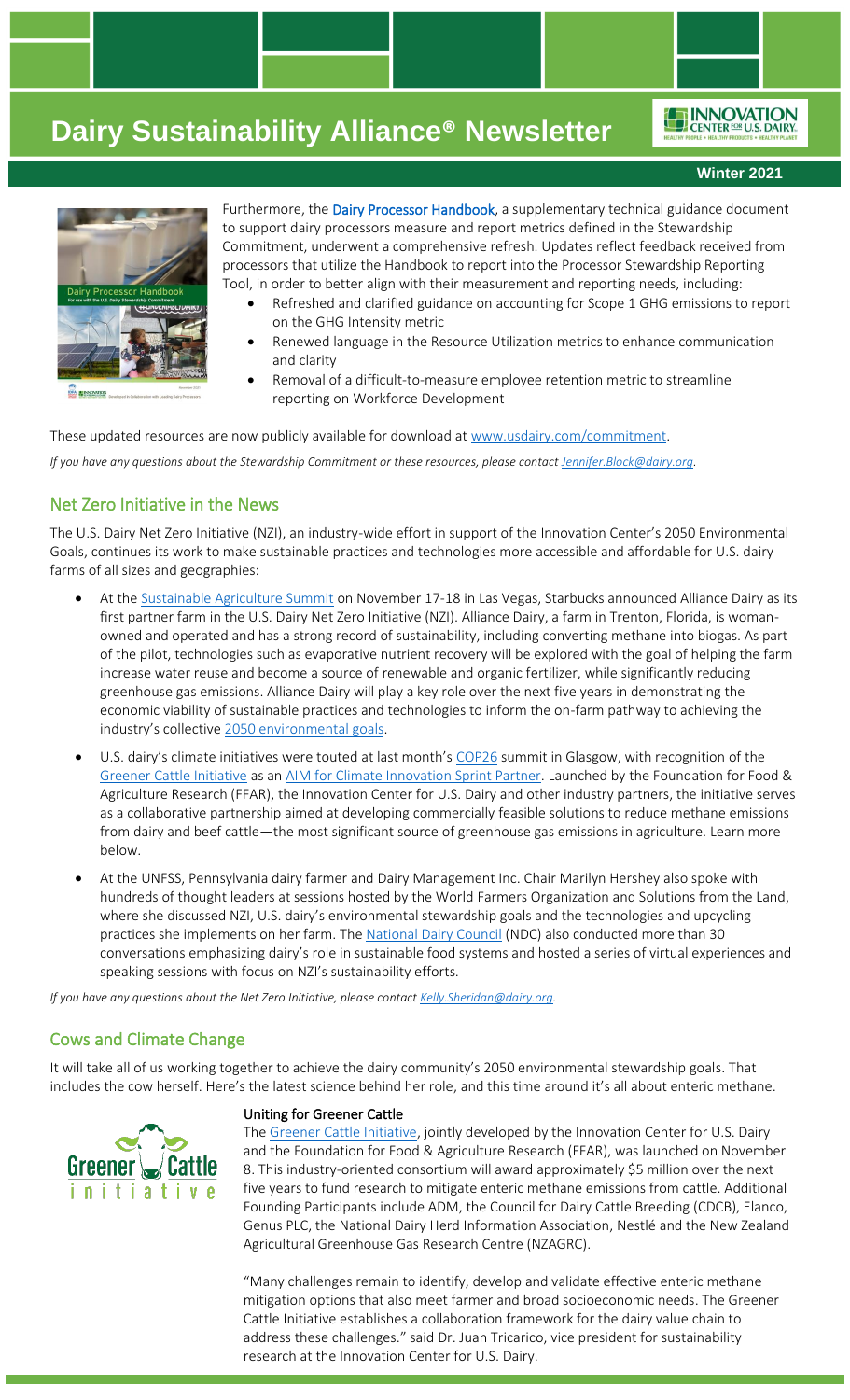#### Managing Methane with Feed

The U.S. Department of Agriculture (USDA) [announced a \\$537,440 award](https://www.dairybusiness.com/usda-funds-collaboration-to-reduce-methane-emissions-in-dairy-operations/) to fund a three-year collaborative project developed by The Nature Conservancy, the Innovation Center for U.S. Dairy, and the Institute for Feed Education and Research (IFEEDER) to demonstrate innovative feed management strategies that can reduce enteric methane emissions in commercial dairy operations in Michigan and Wisconsin. "Enteric methane mitigation is not a novel field of research but demonstrating that the most promising options are effective on-farm is critical to the widescale adoption necessary to meet the dairy industry's environmental goals," says Dr. Tricarico.

### From Concept to Reality

Jed Davis (Agri-Mark/Cabot Creamery), Partha Ray (The Nature Conservancy), Tim Kurt (FFAR), Suzanne Vold (Dorrich Dairy), and Juan Tricarico (Innovation Center for U.S. Dairy) examined the 'wish list' of desired attributes by the dairy value chain necessary to transform feed supplements from proof-of-concept into marketable best practices to mitigate enteric methane emissions in a breakout session held virtually at the 2021 [Sustainable Agriculture Summit.](https://www.eventscribe.net/2021/SustainableAgSummit/login.asp) More information about enteric methane mitigation in dairy cattle can be found in thi[s Feedstuffs 365 interview,](https://vimeo.com/618199894) thi[s Progressive Dairy article](https://www.progressivedairy.com/digital_edition/2021/16/viewer/desktop/#page/106) on "Building a Playbook for Better Cow Care and Feed Efficiency", and this interview with [Farm Journal.](https://www.agweb.com/news/business/conservation/us-dairy-methane-research-trends-qa-dr-juan-tricarico-vp-environmental)

*If you have any questions, please contac[t Juan.Tricarico@dairy.org.](mailto:Juan.Tricarico@dairy.org)*

### Global Dairy Rallies Around "Pathways to Dairy Net Zero" Climate Initiative

As part of Climate Week and the lead up to September's U.N. Food Systems Summit, Global Dairy Platform launched "[Pathways to Dairy Net Zero](https://www.globaldairyplatform.com/pathwaystodairynetzero/)," a new climate initiative which aims to accelerate climate change action and reduce greenhouse gas (GHG) emissions across the global dairy sector. The entire international dairy supply chain, which produces nutritious foods for six billion people and provides for the livelihoods for one billion people worldwide, has been called on to increase its climate ambition and unite behind this movement.

The initiative is underpinned by six key principles:

- 1. Mitigation. Continuing to improve production and process efficiency to further reduce the GHG emissions intensity of milk and dairy products.
- 2. Greenhouse gas removals. Enhancing production practices that protect carbon sinks (soil, forests, grass, peatlands) and complement natural ecosystems.
- 3. Avoidance and adaptation. Improving practices such as feed, manure, fertilizer and energy management.
- 4. Insets and offsets. Identify and implement alternative, credible reduction options.
- 5. Measurement and monitoring. Measuring greenhouse gas emissions to plan mitigation and monitor progress.
- 6. Overall support. Promoting the global initiative and emphasizing the dairy sector's climate ambition.

A multi-stakeholder group of organizations, including the global dairy sector and representatives from the scientific and research communities, are working together to develop science-based methodologies, tools and pathways that work for every dairy system.

Climate and agricultural scientists, led by the Global Research Alliance on Agricultural Greenhouse Gases, are conducting a systematic review of the science to identify current and potential mitigation options across dairy production systems. [Initial research](http://www.fao.org/3/i3437e/i3437e.pdf) found that the dairy sector already has the means to reduce a significant proportion of emissions – up to 40 percent in some systems – by improving productivity and resource use efficiency.

More tha[n 80 organizations](https://rosedmi-my.sharepoint.com/:p:/g/personal/amanda_slusher_globaldairyplatform_com/EQxL_0eeJUtFuzJOXSDWJgwBxe2SxjEIh0qHO4UXFuCGlg?e=Mb4I29&CID=D91790B0-97A7-4A6D-ACE7-D68E361BA4DE&wdLOR=c2F957250-2531-4933-9E0D-C2EC6871F27D) representing 30% of global milk production - including Dairy Management Inc., the Innovation Center for U.S. Dairy and several Dairy Sustainability Alliance members – have already declared their support for Pathways to Dairy Net Zero. U.S. dairy's current goal to achieve greenhouse gas neutrality by 2050, along with its own U.S. Dairy Net Zero Initiative, are well-aligned to the broader initiative as we do our part in driving toward global climate solutions.

To learn more about the Pathways to Dairy Net Zero initiative, visit [https://www.globaldairyplatform.com/pathwaystodairynetzero/.](https://www.globaldairyplatform.com/pathwaystodairynetzero/)

*If you have questions about U.S. dairy's environmental efforts towards greenhouse gas neutrality, please contac[t Kelly.Sheridan@dairy.org.](mailto:Kelly.Sheridan@dairy.org)*







**Winter 2021**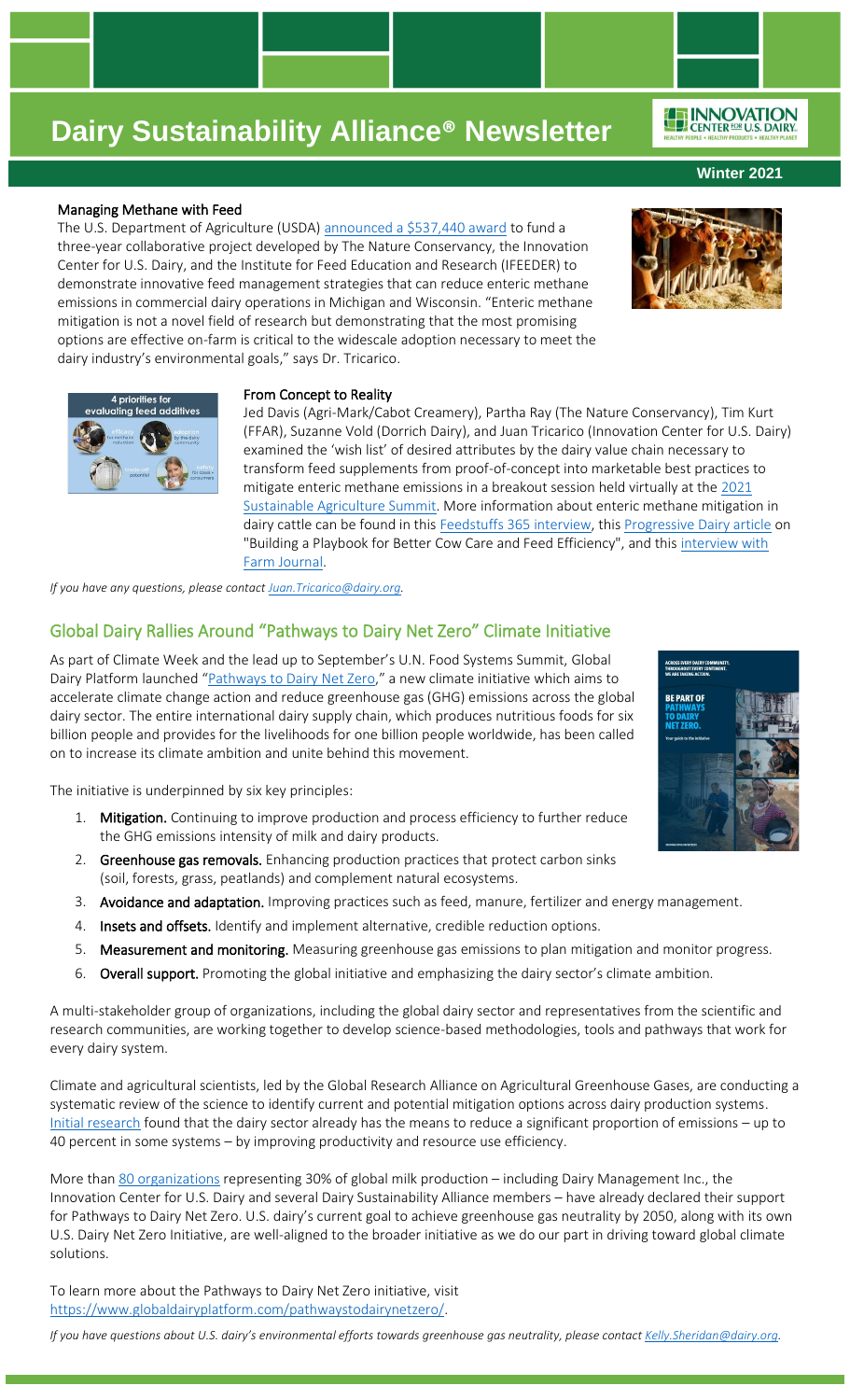**Winter 2021**

ENNOVATION

## Innovation Center Receives NIFA Grant to Support Artisan Food Safety Efforts

The Innovation Center's Food Safety Committee works with and through the dairy industry to strengthen manufacturing practices in dairy processing facilities of all sizes and advance science-based tools to diminish food safety risks that could compromise the reputation of the U.S. dairy industry. One area of focus has been helping Farmstead, Artisan, and small processors grow their businesses safely. The Food Safety Committee frequently partners with university research and extension experts to develop and deliver education and tools for this rapidly growing audience. To help fund these efforts, the team was awarded a \$400K USDA-NIFA education grant along with academic partners at Cornell, North Carolina State University, and Oregon State. This grant will fund the next three years of nationwide food safety workshops for small processors, supports virtual office hours, and helps provide a free food safety [hotline](mailto:Dairyfoodsafetycoach@cornell.edu) for small dairy processors.

*If you have any questions about the Innovation Center's food safety work, please contact [Tim.Stubbs@dairy.org.](mailto:Tim.Stubbs@dairy.org)*

## FARM Begins Animal Care Version 5.0 Planning

The National Dairy FARM Program has initiated the revision process that will inform the development of Version 5.0 of the FARM Animal Care program, which is scheduled to come into effect July 1, 2024. The FARM Animal Care Program standards are revised every three years to reflect the most current science and best management practices within the dairy industry.



To kick off the latest round of development, FARM – along with partner, Acer Consulting – facilitated focus groups with approximately 10 members from each of the following industry stakeholder groups: veterinarians, farmers, researchers, cooperatives/processors. The focus

groups asked participants to describe what they felt were high-priority animal care topics, what aspects of Version 4 should be changed or updated, and what they would like to see included in Version 5 of FARM Animal Care. The feedback gathered from the focus groups was used to develop an industry-wide feedback survey.

The survey was available to the entire industry from mid-September through November 1 and garnered more than 1,000 responses allowing farmers, veterinarians, cooperatives/processor staff and other industry stakeholders the opportunity to provide their feedback and suggestions for the FARM program governance committees to consider as they look to the new version.

Preliminary survey results were summarized in a virtual Industry Town Hall held on Dec. 14. To view a recording of the Town Hall, or for more information on Version 5 development, visit: [https://nationaldairyfarm.com/farm-animal-care](https://nationaldairyfarm.com/farm-animal-care-version-5-development/)[version-5-development/.](https://nationaldairyfarm.com/farm-animal-care-version-5-development/)

*If you have any questions, please contact Emily Yeiser-Stepp at [eyeiserstepp@nmpf.org.](mailto:eyeiserstepp@nmpf.org)*

## Barbara O'Brien Tapped to Lead Dairy Management Inc.



In October, Dairy Management Inc., the national dairy farmer funded checkoff program, announced the promotion of Barbara O'Brien to chief executive officer. O'Brien replaces Tom Gallagher who retired after a 30-year tenure. She will retain her roles as president of Dairy Management Inc. and president and CEO of the Innovation Center for U.S. Dairy.

"I look forward to this new opportunity and my ability to continue serving dairy farmers and importers," O'Brien said. "Over the last 20 years, I've developed deep relationships with dairy farmers, the dairy community, and other companies and organizations that will ensure we sustain DMI's impact while continuing to build a secure future for the industry. I will bring strategic continuity to the checkoff programs and, at the same time as we navigate the accelerating pace of

change, I will set a vision that harnesses the strong legacy Tom built and leads to new long-term growth."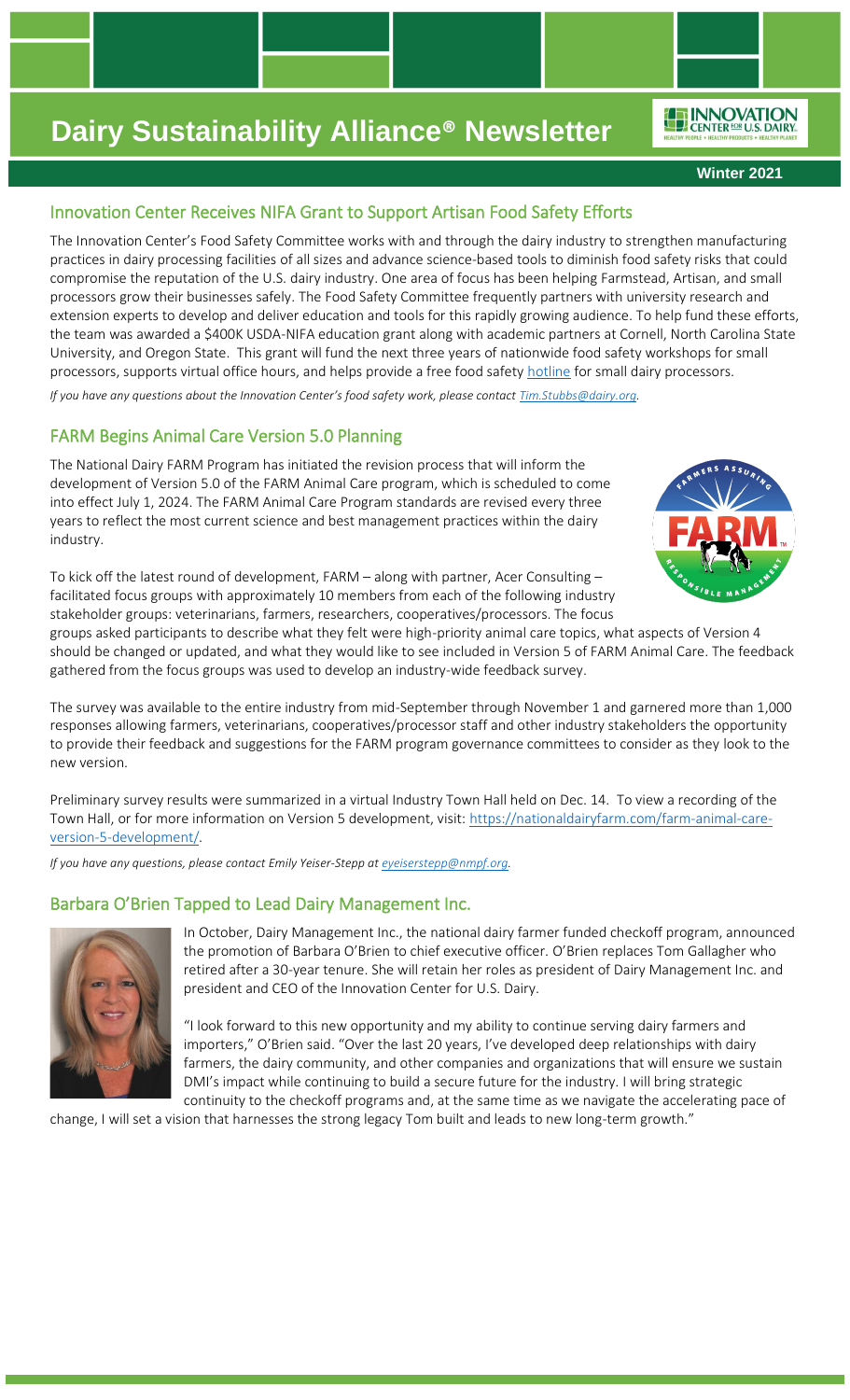**Winter 2021**

ENNOVATION

## State-of-the-Art Lab will Allow for Study of Dairy Industry Emissions

In October, Cornell University announced plans for a state-of-the-art facility upgrade that will help Cornell and industry researchers develop solutions to reduce climate-warming methane emissions from cattle and other domestic animals. As part of the public-private partnership, funded in part by Cargill, four climate-controlled respiration chambers – the first of their kind to be built in the U.S. – will provide "the most accurate, gold-standard approach to measure methane emissions from dairy cattle," according to Cornell associate professor Joseph McFadden.

The chambers will help researchers understand how animals respond to changes in their diet, in order to optimize their nutrition for efficient milk and meat production, improved animal health, and minimized greenhouse gas emissions. Learnings will be used to update Cornell's nutritional modeling software, which helps farmers predict feed requirements under farm-specific conditions and is used to feed approximately 65% of cows in North America.

You can learn more about the project, which is set to be installed in spring 2022, [here.](https://news.cornell.edu/stories/2021/10/upgraded-facility-study-dairy-industry-emissions)

### Environmental Impacts of Food Waste

Significant resources go into growing, processing, packaging, storing, and distributing food. A recent report from the U.S. Environmental Protection Agency, "From Farm to Kitchen: The Environmental Impacts of U.S. Food Waste [\(Part 1\)](https://www.epa.gov/land-research/farm-kitchen-environmental-impacts-us-food-waste)" reveals the climate and environmental impacts of producing, processing, distributing and retailing food that is ultimately wasted, and projects the environmental benefits of meeting the U.S. goal to reduce to prevent 50 percent of food waste by 2030.



A companion report examining and comparing the environmental impacts of a range of management pathways for food waste, such as landfilling, composting and anaerobic digestions, is planned for release in Spring 2022.

### Celebrating National Butter Day

On November 17, 2021, for the first time ever, National Butter Day was celebrated [thanks to efforts](https://www.farmprogress.com/dairy/lets-celebrate-national-butter-day) by dairy cooperative Associated Milk Producers Inc. (AMPI). AMPI worked with the folks at National Day Calendar to establish an [official listing](https://nationaldaycalendar.com/national-butter-day-november-17/) for National Butter Day, which was selected as November 17 to mark the upcoming holiday cooking and baking season. No worries if you missed it this year – since it's now official, you can celebrate #NationalButterDay every year!

### Save the Dates: 2022 Dairy Sustainability Alliance® Meetings + Sustainable Agriculture Summit

It was so great to see so many of you virtually and in Las Vegas this year! We're hopeful we will be fully in-person next year, so stay tuned for more. We can't wait to see you in 2022!

| 2022 Dairy Sustainability Alliance | 2022 Dairy Sustainability Alliance | 2022 Sustainable Agriculture Summit |
|------------------------------------|------------------------------------|-------------------------------------|
| <b>Spring Meeting</b>              | <b>Fall Meeting</b>                | November 16-17, 2022                |
| May 18-19, 2022                    | November 15, 2022                  | Phoenix, AZ                         |
| Oak Brook, Illinois                | Phoenix, AZ                        |                                     |
|                                    |                                    |                                     |

### Member Briefs

Knowledge sharing and collaboration are key tenets of the Dairy Sustainability Alliance. Find out what's new with some of our 160+ member companies and organizations:

- The Dairy Sustainability Alliance added 5 new members during the fall. Welcome [Borden Dairy,](https://www.bordendairy.com/) Cargill Animal [Nutrition,](https://www.cargilldairydreams.com/) [C.O.nxt,](https://co-nxt.com/) [Farmers for Sustainable Food](https://farmersforsustainablefood.com/) and [Shamrock Foods Company.](https://www.shamrockfarms.net/)
- Darigold and Northwest Dairy Association recently partnered with Axios Media to create a new [video](https://www.youtube.com/watch?v=92p8bU3BO1c) showcasing the many practices and strategies – from farm-level carbon sequestration projects to energy efficiency programs – being implemented by dairy farms and companies to reduce greenhouse gas emissions. The video provides great examples of how Darigold and the broader dairy industry are working towards their goals of greenhouse gas neutrality.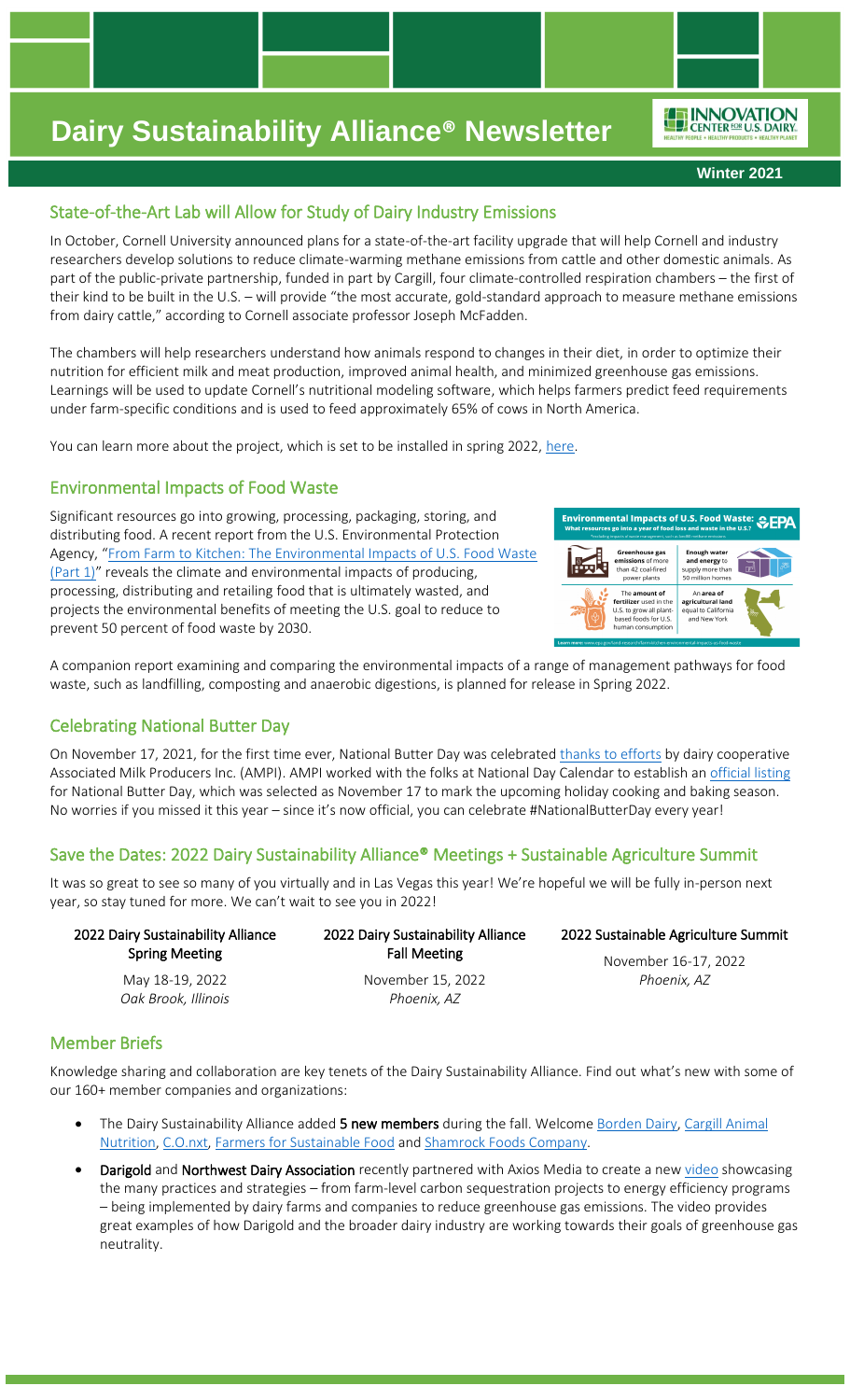ENNOVATION

#### **Winter 2021**

- Last month, sleep-friendly ice cream brand Nightfood was [named the grand prize winner](https://californiadairymagazine.com/2021/11/23/nightfood-wins-real-ca-milk-excelerator-competition-with-sleep-friendly-ice-cream-novelties/) of the 2021 Real California Milk Excelerator competition. The dairy innovatio[n competition,](https://info.venturefuel.net/cmab-excelerator) sponsored by California Milk Advisory Board (CMAB) and VentureFuel, aims to inspire entrepreneurs to create innovative dairy products to increase demand for dairy by shining a light on how dairy products can play a critical role in personal performance and recovery and to lead a balanced life. Inspiring and supporting innovative products, like those coming out of this program, is one of the ways the industry can accelerate the pace of innovation to satisfy changing consumer needs and preferences and increase consumer relevance to ensure a thriving future for dairy.
- Stonyfield Organic and Cabot Creamery Cooperative [announced](https://vermontbiz.com/news/2021/november/04/cabot-stonyfield-take-leadership-role-impacting-climate-change) they are joining the Farm Powered Strategic [Alliance](https://vanguardrenewables.com/fpsa-farm-powered-strategic-alliance/) to place dairy as a leader in forging a circular pathway to decarbonization and climate change mitigation. Founded last year, the Alliance aims to accelerate long-term commitments to avoid or eliminate food waste and repurpose what's left into renewable energy via farm-based anaerobic digesters.
- McDonald's is [committing \\$5 million](https://www.environmentalleader.com/2021/11/mcdonalds-joins-collaboration-to-reduce-agriculture-emissions/) over the next five years to help develop and implement farming practices that will help reduce emissions in agriculture as part of a partnership with [AgMission.](https://foundationfar.org/agmission/) The partnership is part of McDonald's efforts to cut its global greenhouse gas emissions to net zero by 2050, which wer[e announced in](https://www.reuters.com/business/sustainable-business/mcdonalds-targets-net-zero-emissions-by-2050-meat-energy-2021-10-04/)  [October.](https://www.reuters.com/business/sustainable-business/mcdonalds-targets-net-zero-emissions-by-2050-meat-energy-2021-10-04/) Roughly 80% of the company's total emissions come from its supply chain, and it will work with the Science Based Targets initiative to focus on cutting emissions in agriculture, land use and forestry.
- In October, Foremost Farms USA [established a Sustainability Council](https://hoards.com/article-31057-foremost-farms-forms-board-sustainability-committee.html), a committee made up of the cooperative's executive leadership team members and cross-functional employees. The group will take a proactive approach to environmental stewardship, health and safety, community engagement and other factors, and is identifying opportunities to make a difference, engaging employees across the cooperative's 11 locations and developing strategies for successful execution.
- In a new [consumer-friendly video,](https://www.wadairy.org/waste-free-farming-and-cooking/?fbclid=IwAR0tp27Lgg6YNSlyOkKjfiSqwMh-TiSJIzHQL8xgn3QPTRijep7J3Yj9wWg) Dairy Farmers of Washington ties the philosophy of waste-free cooking to the practices of some dairy farmers – and their cows – as environmental solutions to recycling not only food waste from their local community but also nutrients from the manure back into the ground to grow more food.
- Throughout the fall, Newtrient hosted a four-part webinar series sponsored by EPA AgSTAR to help dairy farmers explore renewable natural gas (RNG) projects – from start to finish. Someday as much as 10% of RNG in the U.S. pipeline could come from dairy digesters. The opportunities for farms to create RNG are promising, but it's challenging to keep tabs on the growing energy space. Check out the recordings from [this webinar series](https://myemail.constantcontact.com/Recordings-Available--Webinar-Series-on-Renewable-Natural-Gas--RNG--for-Farms.html?soid=1130073602579&aid=A88TShgPBCc) to hear RNG specialists, economists, and dairy farmers share questions, key considerations and the risks and rewards from their first-hand experiences.
- In honor of National Farmer's Day, Domino's provided a spotlight for America's dairy farmers throughout the month of October on its popular Pizza Tracker. Those who followed their pizza's progress on the Domino's website, saw special "tiles" within the rotation celebrating America's dairy farmers that featuring real dairy farmer photos. The Pizza Tracker sees millions of visitors per month, and is a great opportunity to connect a prominent pizza ingredient back to the farmers who supply it.
- A vibrant workforce is essential to getting dairy products from the farm to store shelves. Phibro Animal Health is [helping](https://www.linkedin.com/posts/darigold_strengthening-the-dairy-workforce-with-phibro-activity-6838199675309441024-y8K7/) Werkhoven Dairy, along with other Northwest Dairy Association producers, establish their mission statements and build a strong communication bridge between leadership and employees.

### Upcoming Events

| Ongoing                                       | Food Safety Basics for Ice Cream Makers Online Training Course                                                                                                                                               | <b>Online Training</b> |
|-----------------------------------------------|--------------------------------------------------------------------------------------------------------------------------------------------------------------------------------------------------------------|------------------------|
| Ongoing                                       | Food Safety Basics for Artisan Cheesemakers Online Training Courses                                                                                                                                          | <b>Online Training</b> |
| Feb. 4                                        | <b>DEADLINE:</b> Nominations due for 2022 U.S. Dairy Sustainability Awards                                                                                                                                   |                        |
| Feb. 8<br>$1:00-2:00 p.m.$<br>Central         | Member Discovery Series - Pacific Northwest Partnership: A Regional<br>Model for Collaboration to Support Sustainability Research, Outreach<br>and Communication<br>Click here to register for this webinar. | Webinar                |
| March 3<br>$11:00 a.m.-12:30$<br>p.m. Central | Dairy Sustainability Alliance 101<br>Click here to register for this webinar.                                                                                                                                | Webinar                |
| March 8-9                                     | Dairy Plant Food Safety Workshop<br>Hosted by United Dairymen of Arizona                                                                                                                                     | Tempe, AZ              |